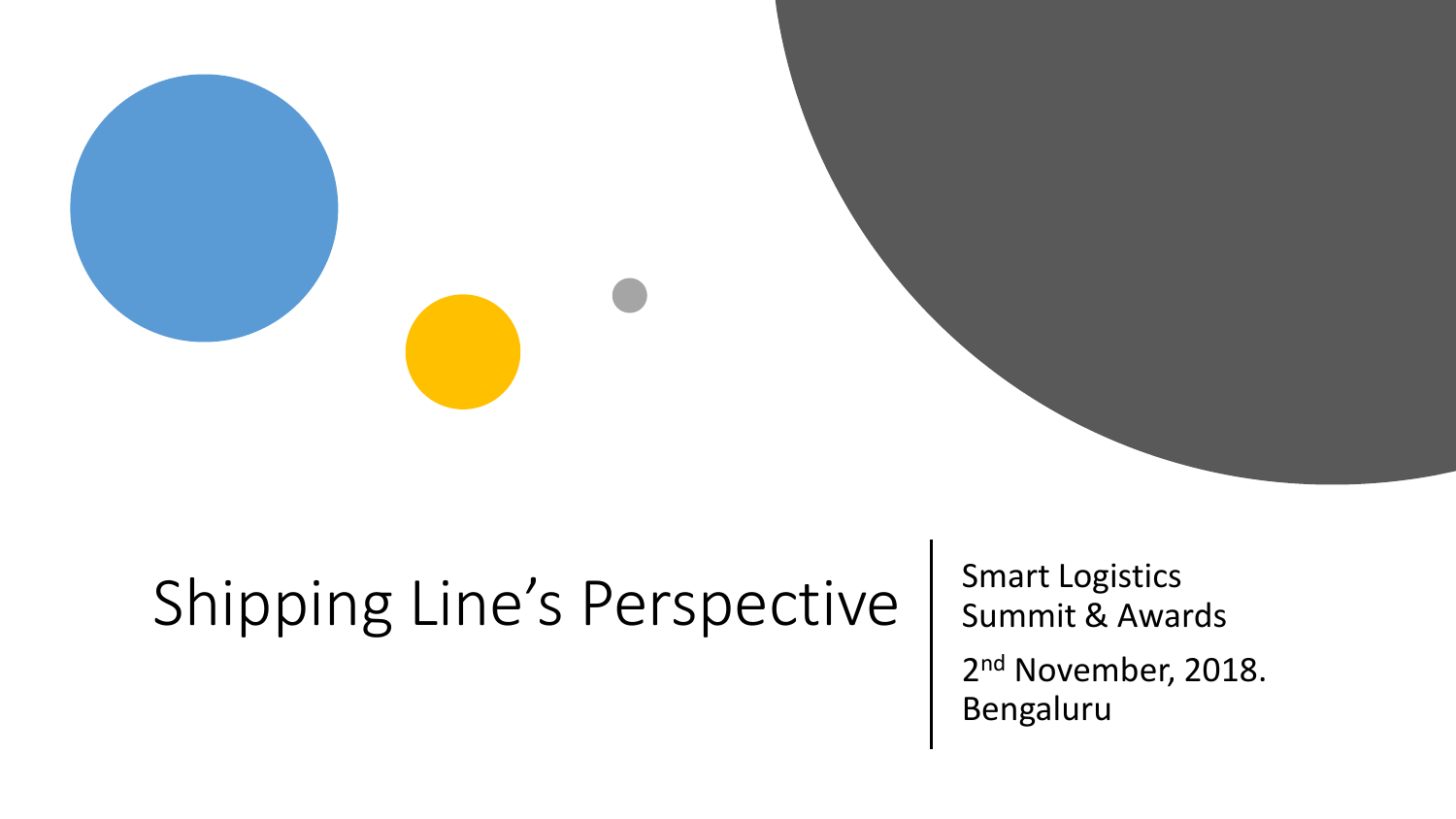| Strong growth in GSDP               | • USD 200 billion in 2017-18<br>• Per capita at USD 3,000, CAGR 14.32% between 2012-17.                              |
|-------------------------------------|----------------------------------------------------------------------------------------------------------------------|
| Preferred investment<br>destination | • FDI inflows at USD 31 billion from 2000-18<br>• 3 <sup>rd</sup> highest in India, accounting for 8% of FDI inflows |
| Strong growth in Exports            | • USD 39 billion in 2017-18<br>• Biotechnology, IT, Electronics are major contributors                               |
| <b>Vibrant Industrial base</b>      | • Sector specific SEZs for key industries like IT, Biotechnology,<br>Engineering, Food processing and Aerospace      |

#### Karnataka – One state Many Worlds

Sensitivity: Internal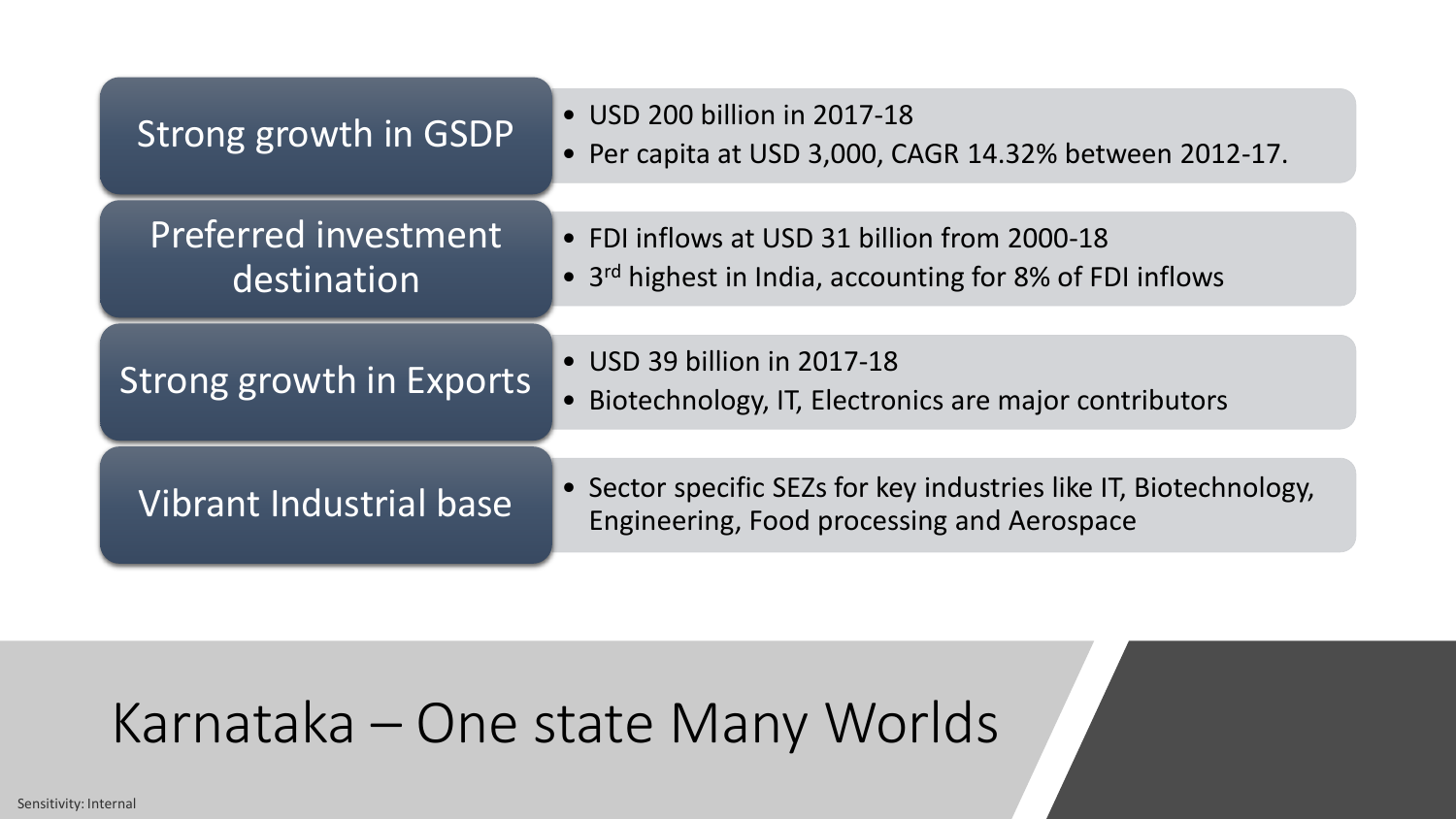### South India – Trade perspective

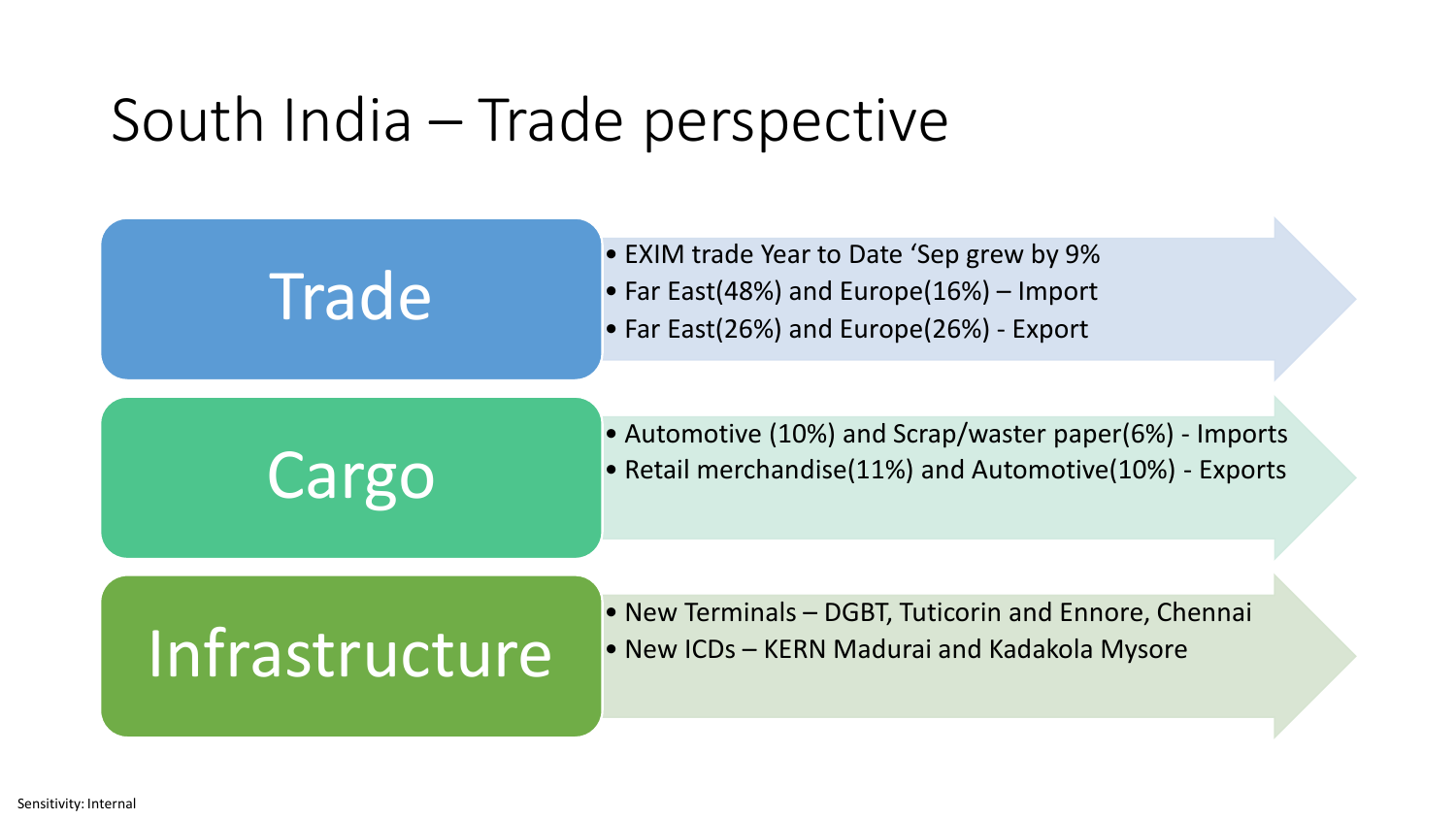### Karnataka – Connected to multiple Gateways



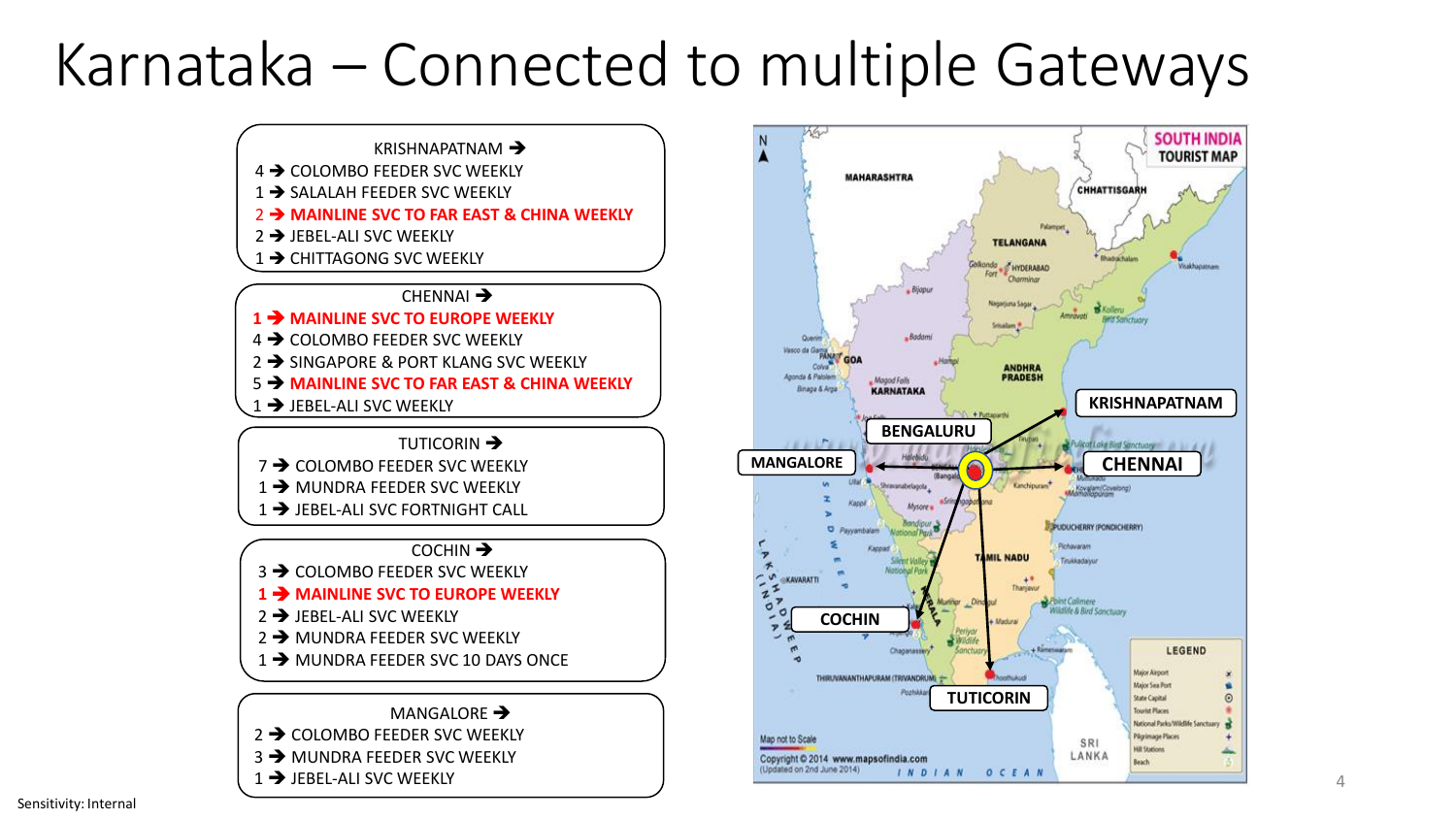## Shipping Lines – Supply and Demand position

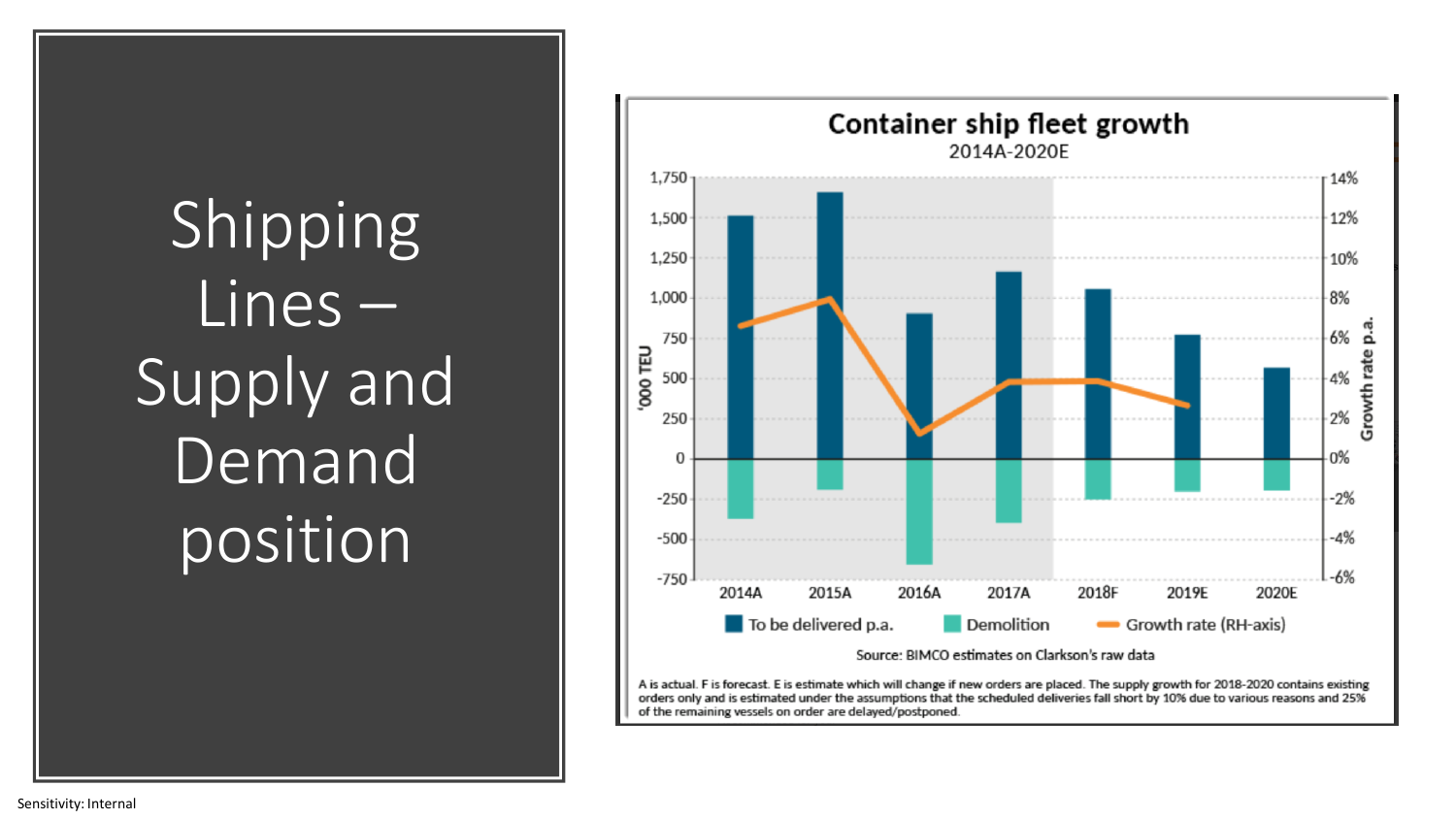**Shipping** Lines – Emergence of Alliances

# **THE Alliance ONE &** Hapag-Lloyd **M** YANG MING **DOMESTIC: DRIVE**

2M

m<br>sc

**MAERSK** 

LINE

Ocean Alliance

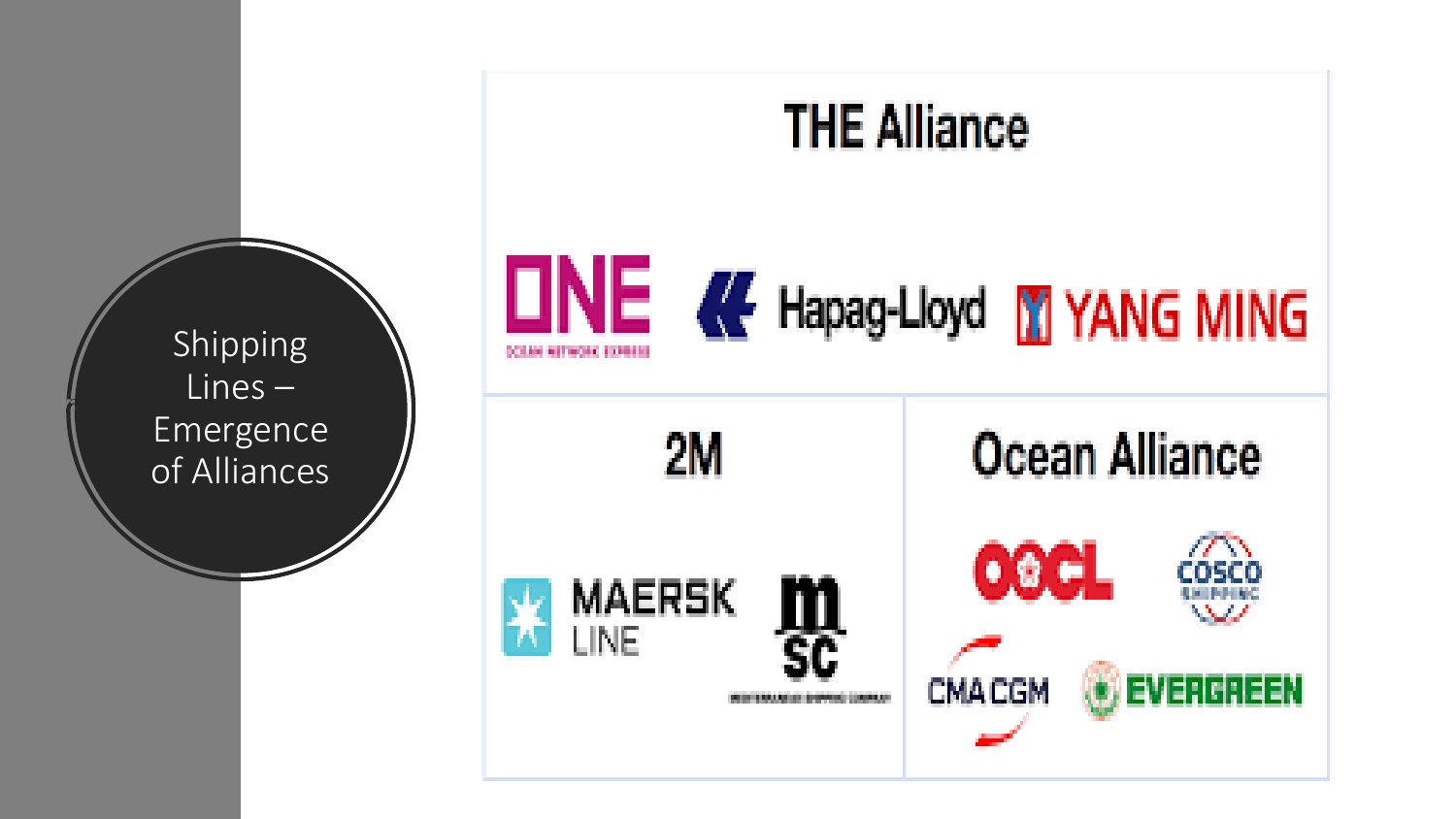







## Shipping Lines – Future Technologies